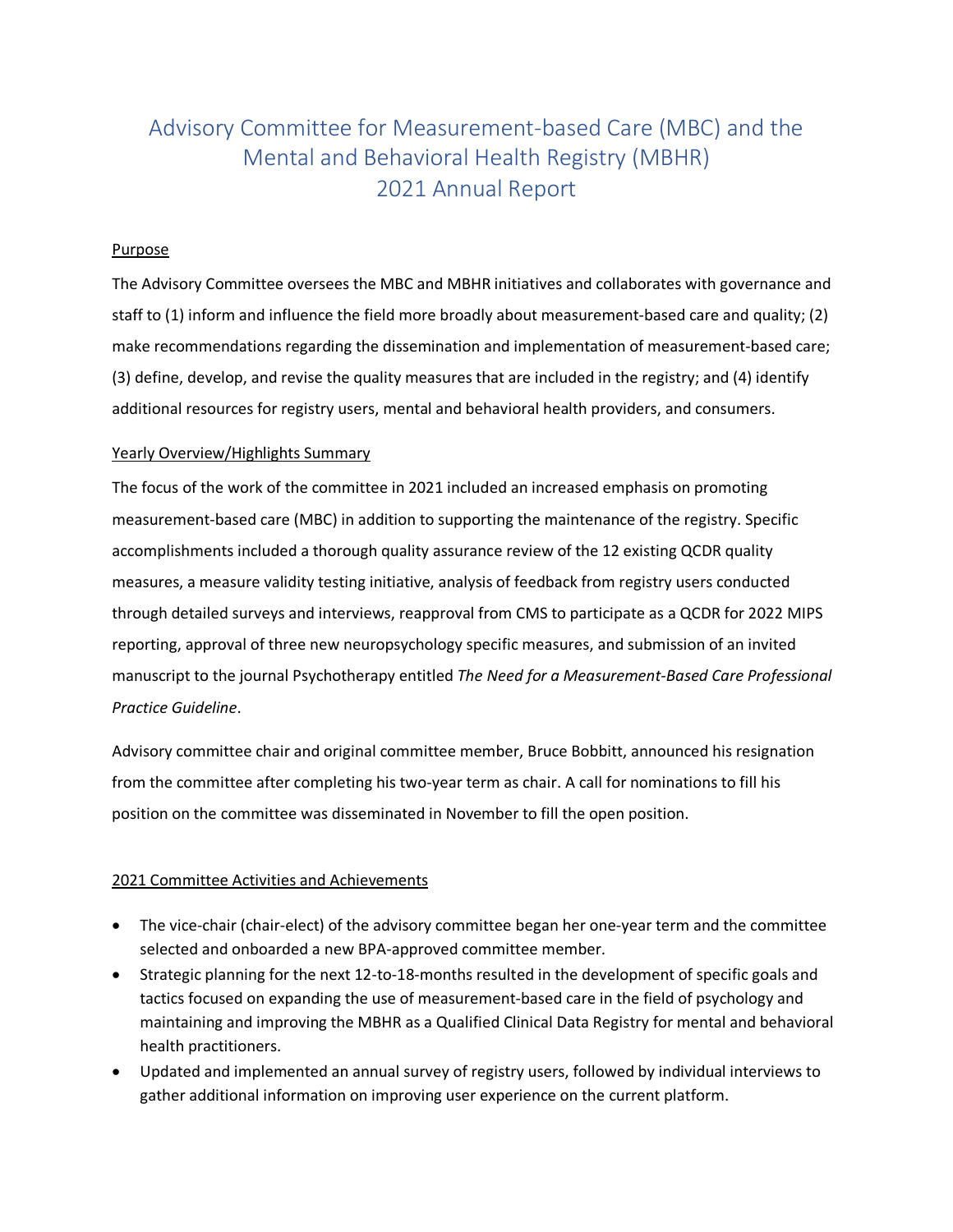- Designed and implemented a measure tester initiative to help establish validity of the MBHR specialty measures and to review the MBHR data entry process.
- The committee again collaborated with members of the National Academy of Neuropsychology, Inc's (NAN) Professional Affairs and Information Committee (PAIC) to develop three additional neuropsychology process measures that have been accepted by CMS. These measures will be meaningful for the MBHR's largest customer groups: providers of psychological services in assisted living and long-term care facilities; and other neuropsychologists who have been vocal about not having enough relevant measures to successfully participate in MIPS.
- The committee completed a thorough quality assurance process including incorporating measure usage data and user feedback with all 12 existing measures. During this process, the committee made changes to simplify several of the quality measures based on responses to user surveys and interviews finding that psychologists are not yet at a place where universal adoption of outcome measures is easily managed.
- Received reapproval from CMS to again serve as a QCDR for 2022 with 15 specialty measures.
- Using publicly available data files, identified Medicare providers who are eligible for joining the registry and implement targeted/direct marketing initiatives.
- Drafted a microsite webpage outline for publicizing information and resources to support measurement-base care.
- Wrote *The Need for a Measurement-Based Care Professional Practice Guideline* as an invited submission to the journal Psychotherapy.
- Developed annual report template for the advisory committee.
- Presentations:
	- o "Developments in Measurement- Based Care: Telehealth, Payment Models, and Practice-Oriented Research," presentation at American Psychological Association Convention, August 2021, featuring James Boswell, C. Vaile Wright, and Bruce Bobbitt.
	- o "Tracking performance: Integrating patient-reported outcomes using the Mental and Behavioral Health Registry (MBHR)," CE workshop offered by APA Office of Continuing Education in Psychology featuring James Boswell and C. Vaile Wright.

#### Projected Next Year Activities

The committee will begin 2022 by onboarding three new members to replace members rotating off the committee at the end of their terms. The committee plans to focus on increasing the number of psychologists using MBC by providing a symposium at APA Convention and developing a dedicated webpage with resources to support MBC including identified technologies and workflow tools to help psychologists utilize MBC in practice. Additionally, the committee will work on strategies to improve the MBHR user experience, increase adoption of the MBHR specific measures, advocate for psychologists who see Medicare beneficiaries, and educate members about the ever-changing MIPS program.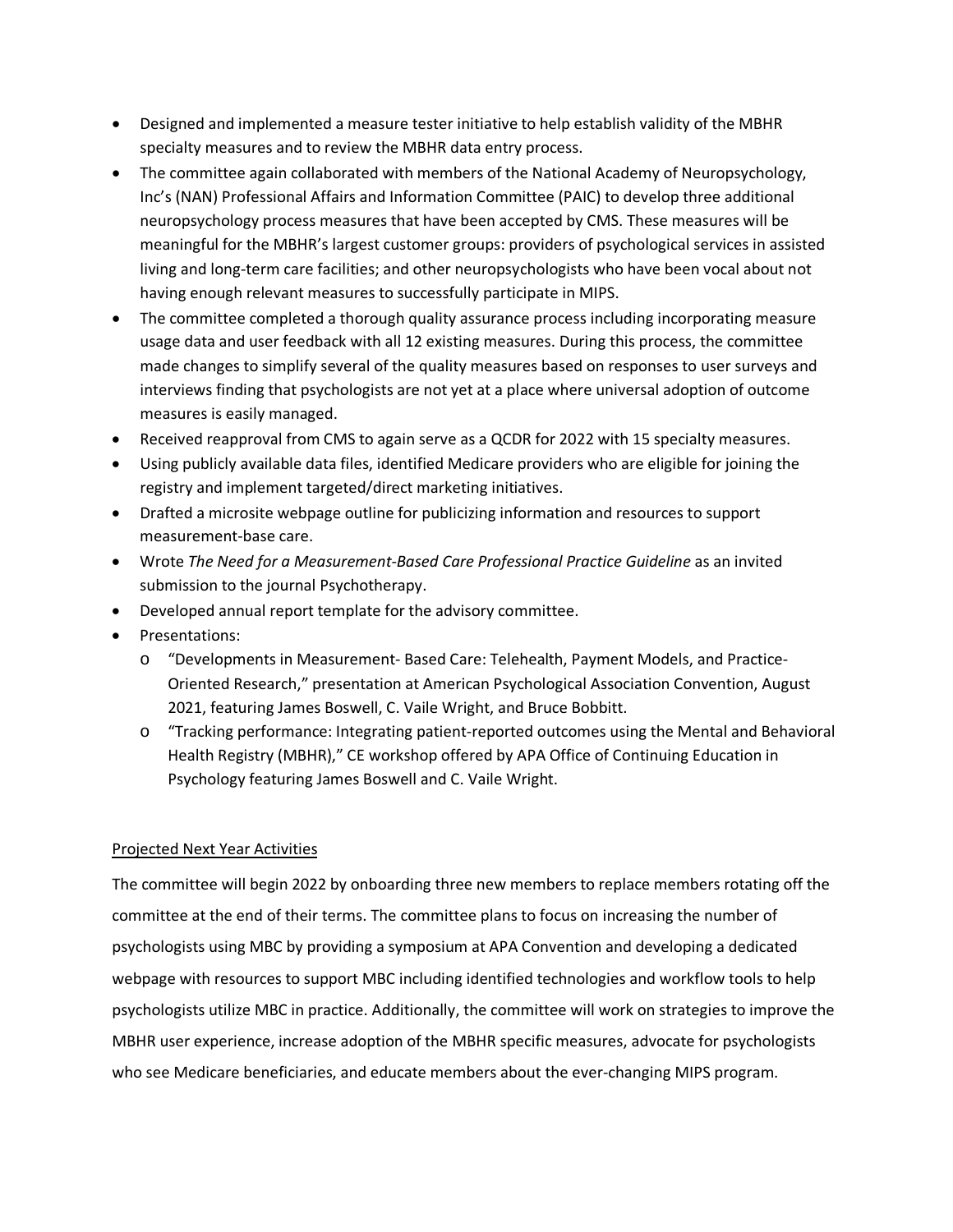

American Psychological Association (APA) *Advisory Committee for Measurement-based Care and the Mental and Behavioral Health Registry* (MBHR)



2021 Roster

| Chair                                                                                                                                                                                                                                                                                                                                                                 | <b>Vice Chair</b>                                                                                                                                                                                                                                                                                                                                                                                   |
|-----------------------------------------------------------------------------------------------------------------------------------------------------------------------------------------------------------------------------------------------------------------------------------------------------------------------------------------------------------------------|-----------------------------------------------------------------------------------------------------------------------------------------------------------------------------------------------------------------------------------------------------------------------------------------------------------------------------------------------------------------------------------------------------|
| Bruce L. Bobbitt, PhD, LP<br>Former Senior Vice President, Behavioral Quality<br>Management, Optum (UnitedHealth Group)<br>2455 Hampshire Court<br>Mendota Heights, MN 55120<br>Mobile: (612) 418-1952<br>b-bobbitt@comcast.net                                                                                                                                       | Kari A. Stephens, PhD<br>Associate Professor and Director of Clinical Research<br>Informatics in Family Medicine<br>University of Washington<br>1959 NE Pacific Street<br>Box 356560<br>Seattle, WA 98195<br>Office: (206) 221-0349<br>kstephen@uw.edu                                                                                                                                              |
| <b>Members</b>                                                                                                                                                                                                                                                                                                                                                        |                                                                                                                                                                                                                                                                                                                                                                                                     |
| David E. Bard, PhD<br><b>CHF Endowed Research Chair</b><br>Director, Biomedical & Behavioral Methodology Core<br>Professor, Department of Pediatrics<br>University of Oklahoma Health Sciences Center<br>OU Children's Physicians Building<br>1200 Children's Avenue, Suite 12300<br>Oklahoma City, OK 73104<br>Office: (405) 271-8001 x45141<br>David-Bard@ouhsc.edu | James F. Boswell, PhD<br>President-Elect, North American Society for<br>Psychotherapy Research, Associate Professor,<br>Department of Psychology, & Associate, Center for the<br><b>Elimination of Minority Health Disparities</b><br>University at Albany, State University of New York<br>Social Science 307, 1400 Washington Avenue<br>Albany, NY 12222<br>(518) 442-3402<br>jboswell@albany.edu |
| <b>Nick Bott, PsyD</b><br>Global Head Technology Ethics & Responsible<br>Innovation, Takeda Pharmaceuticals<br>Adjunct Faculty, Clinical Excellence Research Center,<br><b>Stanford University School of Medicine</b><br>371 Hedge Road<br>Menlo Park, CA 94025<br>Mobile: (650) 814-9383<br>ntbott@gmail.com                                                         | Amber W. Childs, PhD<br>Assistant Professor, Psychiatry<br>Director of Training, Psychology Doctoral Internship<br>Deputy Director, Division of Quality and Innovation<br>Yale University School of Medicine<br>Department of Psychiatry<br>300 George Street, Suite 901<br>New Haven, Connecticut 06511<br>Office: (203) 737-1980<br>amber.childs@yale.edu                                         |
| Susan R. Douglas, PhD, ACC<br>Associate Professor, Practice of Human Development<br>Director, Leadership & Organizational Performance<br>M.Ed. Program<br>Department of Leadership, Policy and Organizations<br>Peabody College, Vanderbilt University<br>230 Appleton Place PMB #414<br>Nashville, TN 37203-5721<br>(615) 322-2355<br>susan.douglas@vanderbilt.edu   | Kimberly Hepner, PhD<br><b>Senior Behavioral Scientist</b><br>Faculty Member, Pardee RAND Graduate School<br><b>RAND Corporation</b><br>1776 Main Street<br>Santa Monica, CA 90407<br>(310) 393-0411 x6381<br>hepner@rand.org                                                                                                                                                                       |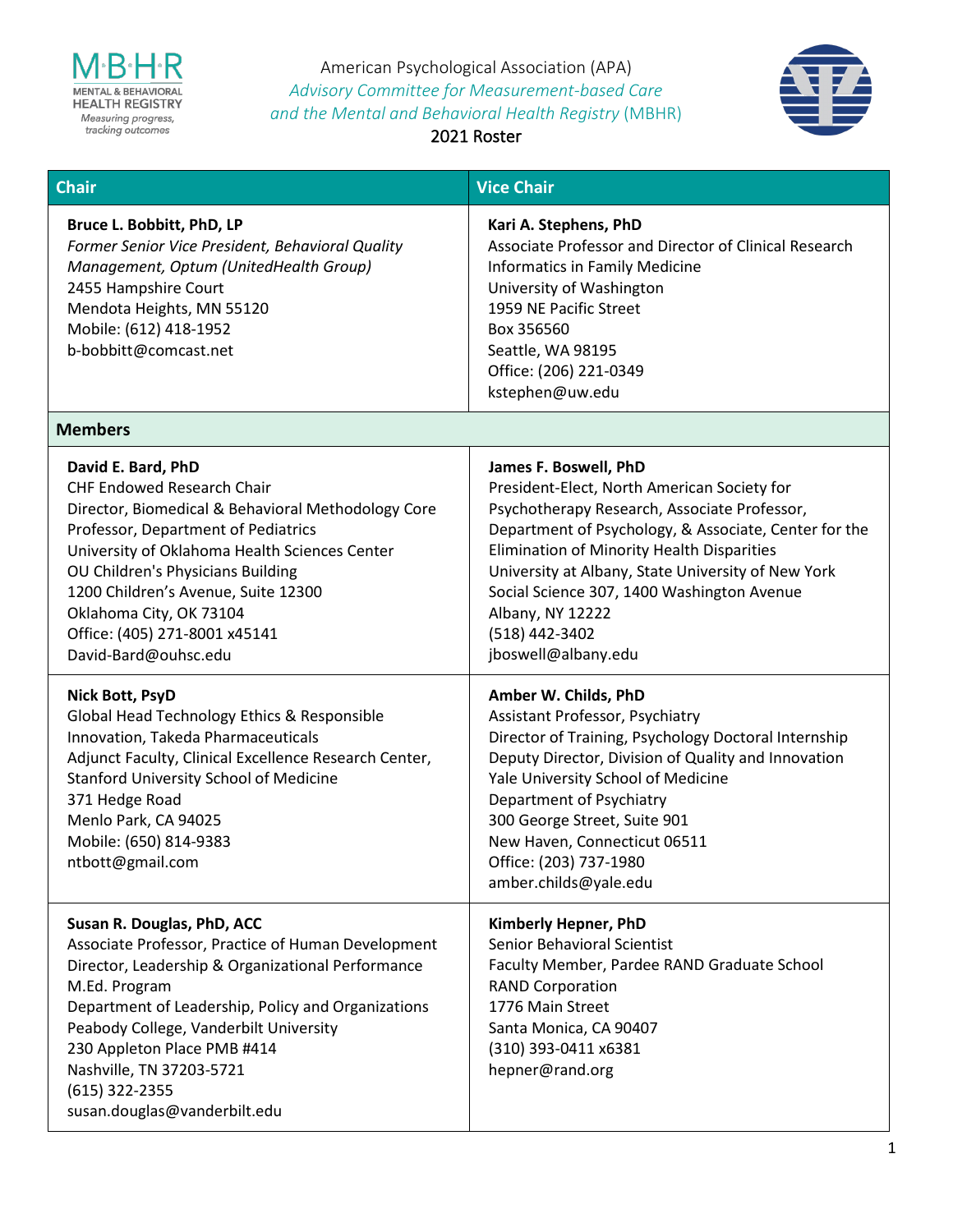

American Psychological Association (APA) *Advisory Committee for Measurement-based Care and the Mental and Behavioral Health Registry* (MBHR)



2021 Roster

# **Members (continued…)**

#### **Kathleen "Katy' Lysell, PsyD**

*Former National Mental Health Director for Informatics VHA Office of Mental Health and Suicide Prevention* Clinical Psychologist in Honolulu, HI (808) 561-1335 klc0824@fastmail.com

#### **Nan Rothrock, PhD**

Professor, Departments of Medical Social Sciences, Neurology, Psychiatry & Behavioral Sciences Feinberg School of Medicine, Northwestern University 625 N Michigan Ave Suite 2700 Chicago, IL 60611 (312) 503-3514 n-rothrock@northwestern.edu

#### **Consultant**

# **Ann Doucette, PhD**

Research Professor Claremont Graduate University TEI The Evaluators' Institute 1111 11th Street NW, #308 Washington, DC 20001 (202) 289-1447 ann.doucette9@gmail.com

#### **APA Lead Staff**

#### **Additional APA Staff**

| Lynn F. Bufka, PhD                         | <b>Stephen Gillaspy, PhD</b>          |
|--------------------------------------------|---------------------------------------|
| Senior Director                            | Senior Director                       |
| <b>Practice Transformation and Quality</b> | <b>Office of Healthcare Financing</b> |
| APA Practice Directorate                   | <b>APA Practice Directorate</b>       |
| 750 First Street, NE                       | 750 First St, NE                      |
| Washington, DC 20002-4242                  | Washington, DC 20002-4242             |
| Office: (202) 336-5869                     | Office: (202) 336-5883                |
| lbufka@apa.org                             | sgillaspy@apa.org                     |
|                                            |                                       |